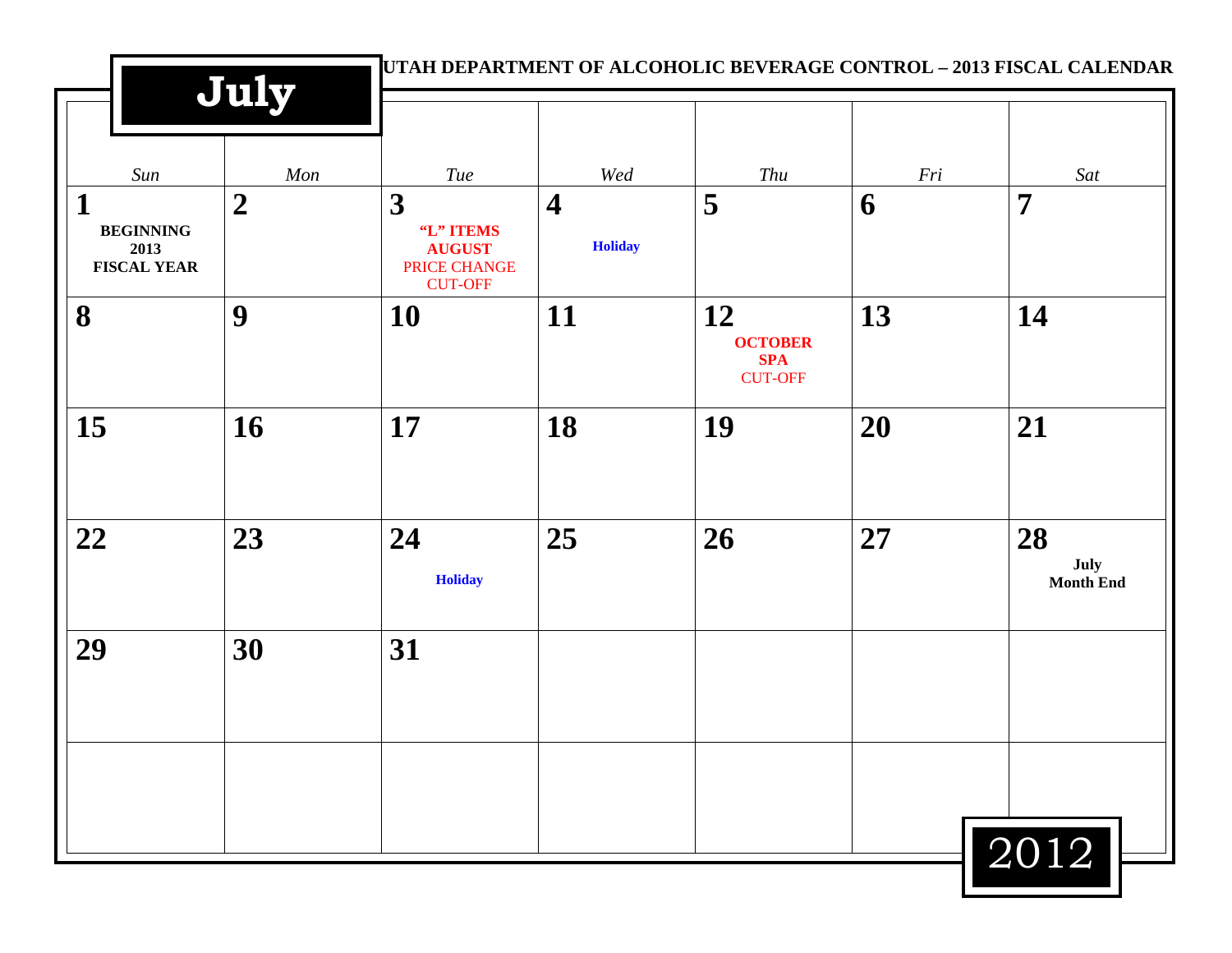|     | <b>August</b> |                                                                                   |          |                                                                                                 |          |                                |
|-----|---------------|-----------------------------------------------------------------------------------|----------|-------------------------------------------------------------------------------------------------|----------|--------------------------------|
| Sun | Mon           | <b>Tue</b>                                                                        | Wed<br>1 | Thu<br>$\boldsymbol{2}$                                                                         | Fri<br>3 | Sat<br>$\overline{\mathbf{4}}$ |
| 5   | 6             | $\overline{7}$<br>"L" ITEMS<br><b>SEPTEMBER</b><br>PRICE CHANGE<br><b>CUT-OFF</b> | 8        | 9                                                                                               | 10       | 11                             |
| 12  | 13            | 14                                                                                | 15       | 16<br>"GENERAL"<br><b>ITEMS</b><br><b>NOVEMBER</b><br>PRICE CHANGE<br>$&$ SPA<br><b>CUT-OFF</b> | 17       | 18                             |
| 19  | 20            | 21                                                                                | 22       | 23                                                                                              | 24       | 25                             |
| 26  | 27            | 28                                                                                | 29       | 30                                                                                              | 31       |                                |
|     |               |                                                                                   |          |                                                                                                 |          | 2012                           |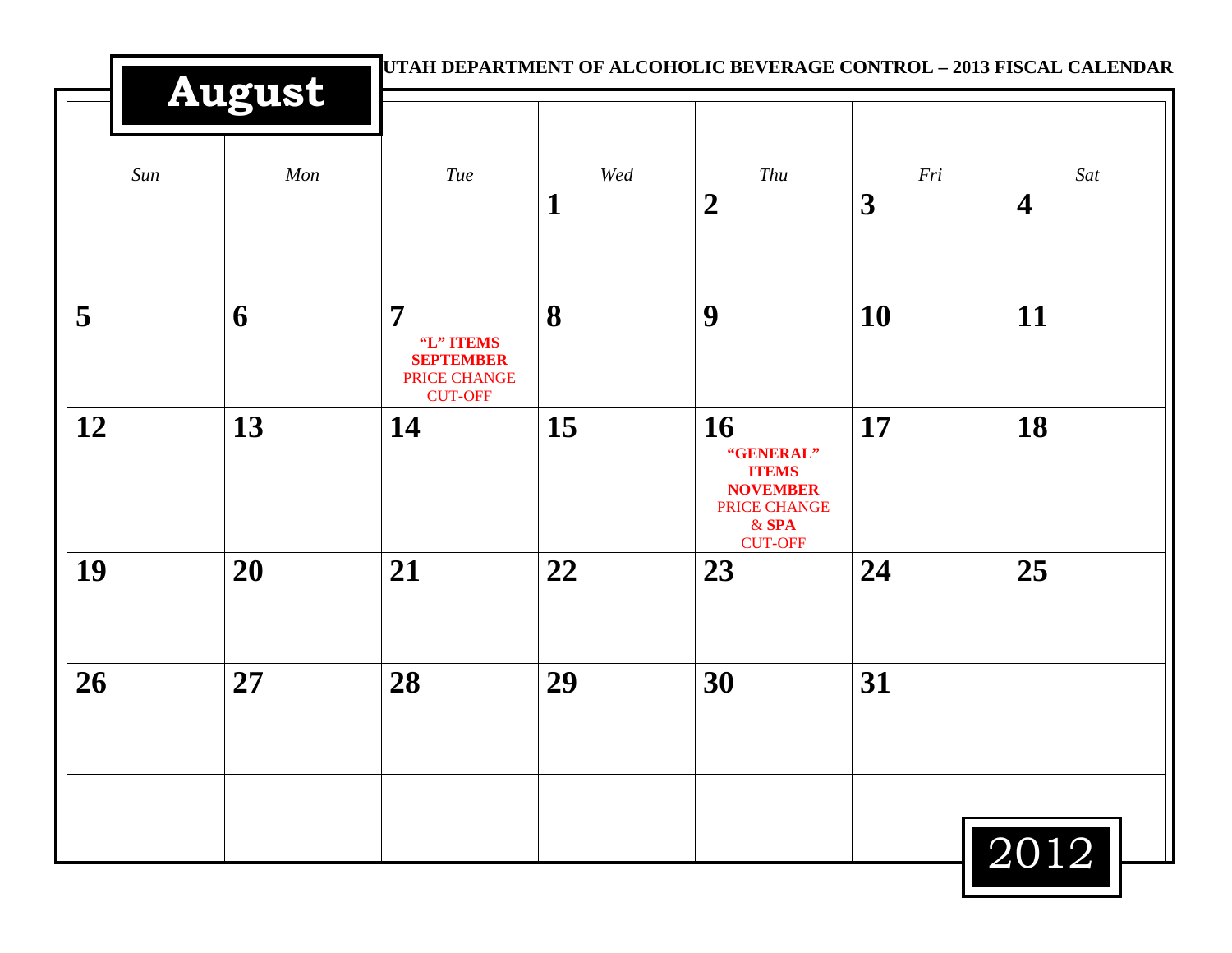|                  | September           |                                                                                          |     | UTAH DEPARTMENT OF ALCOHOLIC BEVERAGE CONTROL - 2013 FISCAL CALENDAR |     |                                     |
|------------------|---------------------|------------------------------------------------------------------------------------------|-----|----------------------------------------------------------------------|-----|-------------------------------------|
| Sun              | Mon                 | Tue                                                                                      | Wed | Thu                                                                  | Fri | Sat<br>$\mathbf 1$                  |
|                  |                     |                                                                                          |     |                                                                      |     | <b>August</b><br><b>Month End</b>   |
| $\boldsymbol{2}$ | 3<br><b>Holiday</b> | $\overline{\mathbf{4}}$<br>"L" ITEMS<br><b>OCTOBER</b><br>PRICE CHANGE<br><b>CUT-OFF</b> | 5   | 6                                                                    | 7   | 8                                   |
| 9                | 10                  | 11                                                                                       | 12  | 13<br><b>DECEMBER</b><br><b>SPA</b><br><b>CUT-OFF</b>                | 14  | 15                                  |
| 16               | 17                  | 18                                                                                       | 19  | <b>20</b>                                                            | 21  | 22                                  |
| 23               | 24                  | 25                                                                                       | 26  | 27                                                                   | 28  | 29<br>September<br><b>Month End</b> |
| 30               |                     |                                                                                          |     |                                                                      |     |                                     |
|                  |                     |                                                                                          |     |                                                                      |     | 2012                                |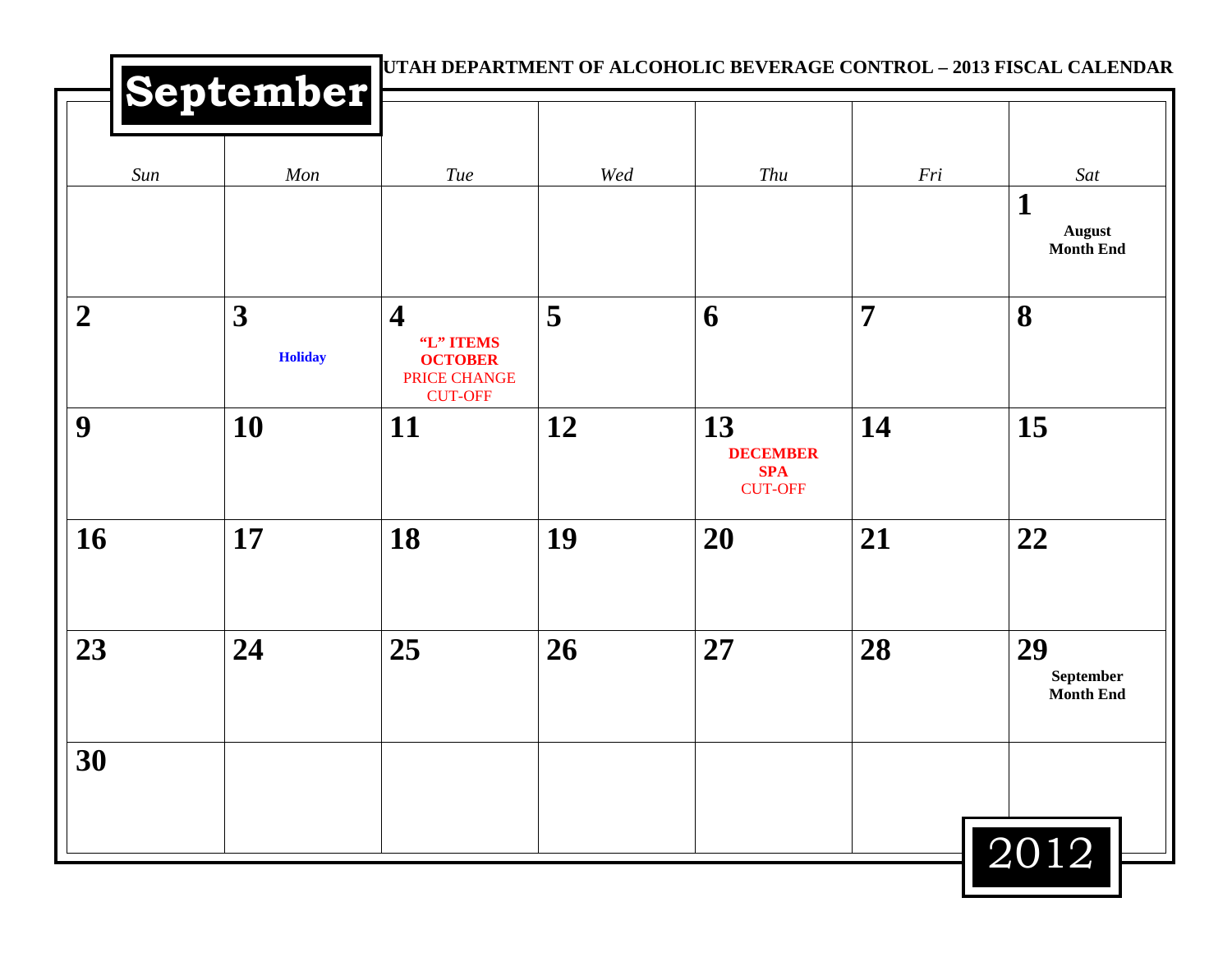|                | October             |                                                                                    |     | UTAH DEPARTMENT OF ALCOHOLIC BEVERAGE CONTROL - 2013 FISCAL CALENDAR |     |                                          |
|----------------|---------------------|------------------------------------------------------------------------------------|-----|----------------------------------------------------------------------|-----|------------------------------------------|
| Sun            | Mon                 | Tue                                                                                | Wed | Thu                                                                  | Fri | Sat                                      |
|                | 1                   | $\boldsymbol{2}$<br>"L" ITEMS<br><b>NOVEMBER</b><br>PRICE CHANGE<br><b>CUT-OFF</b> | 3   | $\overline{\mathbf{4}}$                                              | 5   | 6                                        |
| $\overline{7}$ | 8<br><b>Holiday</b> | 9                                                                                  | 10  | 11<br><b>JANUARY</b><br><b>SPA</b><br><b>CUT-OFF</b>                 | 12  | 13                                       |
| 14             | 15                  | 16                                                                                 | 17  | 19                                                                   | 19  | 20                                       |
| 21             | 22                  | 23                                                                                 | 24  | 25                                                                   | 26  | 27<br><b>October</b><br><b>Month End</b> |
| 28             | 29                  | 30                                                                                 | 31  |                                                                      |     |                                          |
|                |                     |                                                                                    |     |                                                                      |     |                                          |
|                |                     |                                                                                    |     |                                                                      |     | 2012                                     |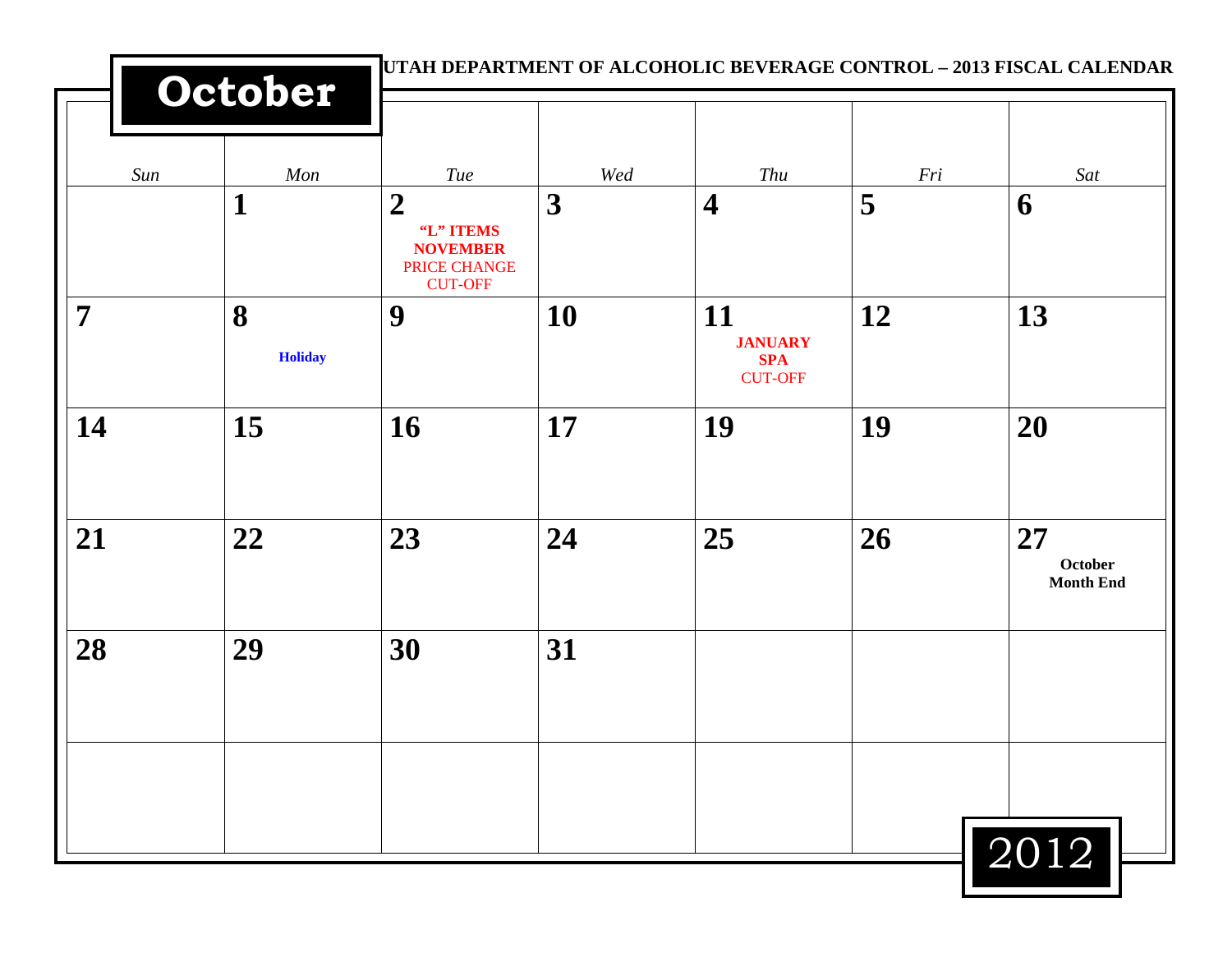|                         | November             |                                                                     |                | UTAH DEPARTMENT OF ALCOHOLIC BEVERAGE CONTROL - 2013 FISCAL CALENDAR                            |                  |      |
|-------------------------|----------------------|---------------------------------------------------------------------|----------------|-------------------------------------------------------------------------------------------------|------------------|------|
| Sun                     | Mon                  | <b>Tue</b>                                                          | Wed            | Thu                                                                                             | Fri              | Sat  |
|                         |                      |                                                                     |                | 1                                                                                               | $\boldsymbol{2}$ | 3    |
| $\overline{\mathbf{4}}$ | 5                    | 6<br>"L" ITEMS<br><b>DECEMBER</b><br>PRICE CHANGE<br><b>CUT-OFF</b> | $\overline{7}$ | 8                                                                                               | 9                | 10   |
| 11                      | 12<br><b>Holiday</b> | 13                                                                  | 14             | 15<br>"GENERAL"<br><b>ITEMS</b><br><b>FEBRUARY</b><br>PRICE CHANGE<br>$&$ SPA<br><b>CUT-OFF</b> | <b>16</b>        | 17   |
| 18                      | 19                   | 20                                                                  | 21             | 22<br><b>Holiday</b>                                                                            | 23               | 24   |
| 25                      | 26                   | 27                                                                  | 28             | 29                                                                                              | 30               |      |
|                         |                      |                                                                     |                |                                                                                                 |                  | 2012 |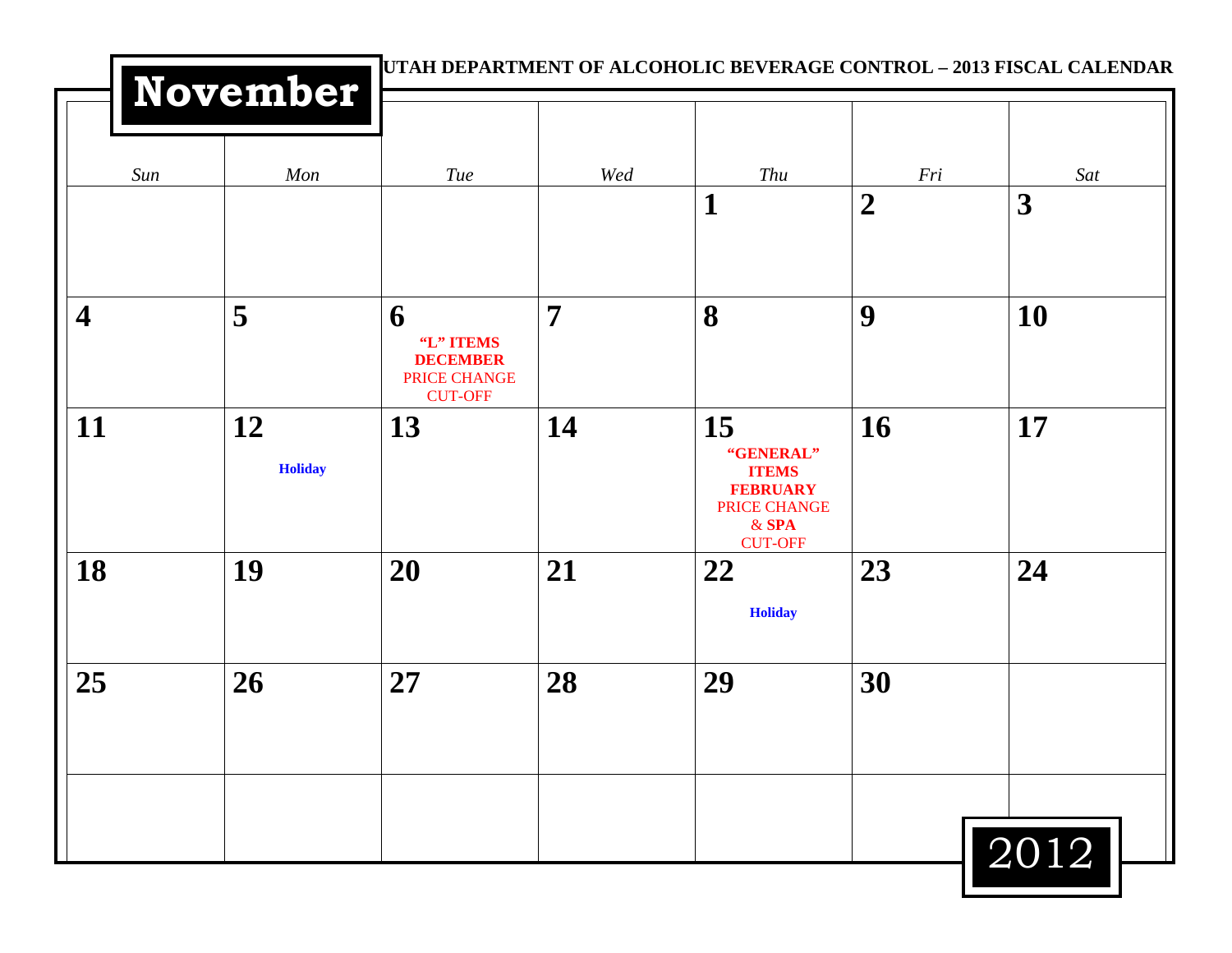|                | December                | UTAH DEPARTMENT OF ALCOHOLIC BEVERAGE CONTROL - 2013 FISCAL CALENDAR                     |     |                                                    |                |                                                           |
|----------------|-------------------------|------------------------------------------------------------------------------------------|-----|----------------------------------------------------|----------------|-----------------------------------------------------------|
| Sun            | Mon                     | Tue                                                                                      | Wed | Thu                                                | Fri            | Sat<br>$\mathbf 1$<br><b>November</b><br><b>Month End</b> |
| $\overline{2}$ | $\overline{\mathbf{3}}$ | $\overline{\mathbf{4}}$<br>"L" ITEMS<br><b>JANUARY</b><br>PRICE CHANGE<br><b>CUT-OFF</b> | 5   | 6                                                  | $\overline{7}$ | 8                                                         |
| 9              | 10                      | <b>11</b>                                                                                | 12  | 13<br><b>MARCH</b><br><b>SPA</b><br><b>CUT-OFF</b> | 14             | 15                                                        |
| 16             | 17                      | 18                                                                                       | 19  | 20                                                 | 21             | 22                                                        |
| 23             | 24                      | 25<br><b>Holiday</b>                                                                     | 26  | 27                                                 | 28             | 29<br><b>December</b><br><b>Month End</b>                 |
| 30             | 31                      |                                                                                          |     |                                                    |                | 2012                                                      |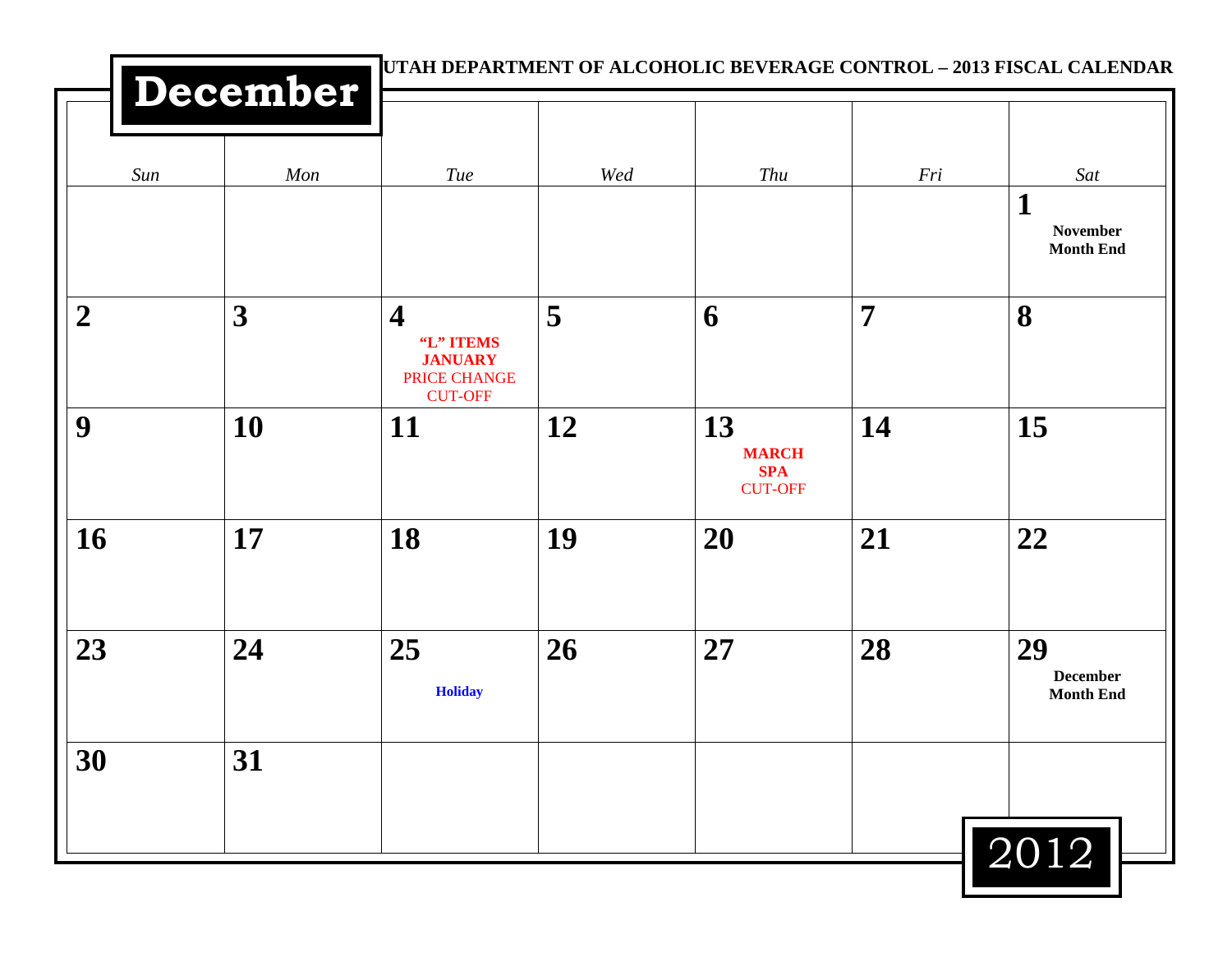|     | January              |                                                                     |                  | UTAH DEPARTMENT OF ALCOHOLIC BEVERAGE CONTROL - 2013 FISCAL CALENDAR |                         |      |
|-----|----------------------|---------------------------------------------------------------------|------------------|----------------------------------------------------------------------|-------------------------|------|
| Sun | Mon                  | <b>Tue</b>                                                          | Wed              | Thu                                                                  | Fri                     | Sat  |
|     |                      | $\mathbf{1}$<br><b>Holiday</b>                                      | $\boldsymbol{2}$ | 3                                                                    | $\overline{\mathbf{4}}$ | 5    |
| 6   | $\overline{7}$       | 8<br>"L" ITEMS<br><b>FEBRUARY</b><br>PRICE CHANGE<br><b>CUT-OFF</b> | 9                | 10                                                                   | 11                      | 12   |
| 13  | 14                   | 15                                                                  | 16               | 17<br><b>APRIL</b><br><b>SPA</b><br><b>CUT-OFF</b>                   | 18                      | 19   |
| 20  | 21<br><b>Holiday</b> | 22                                                                  | 23               | 24                                                                   | 25                      | 26   |
| 27  | 28                   | 29                                                                  | 30               | 31                                                                   |                         |      |
|     |                      |                                                                     |                  |                                                                      |                         |      |
|     |                      |                                                                     |                  |                                                                      |                         | 2013 |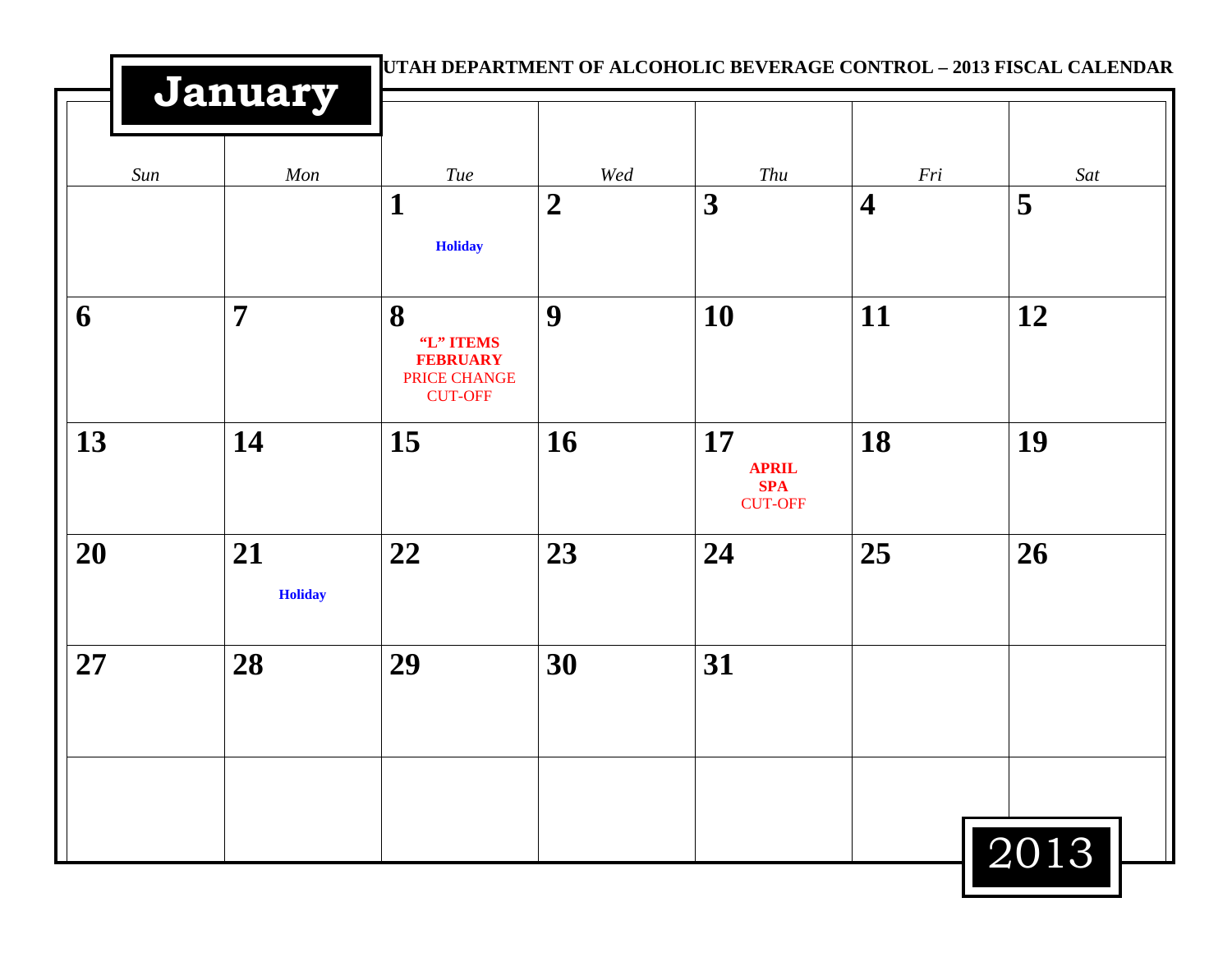|                         | February                |                                                                  |     |                                                                          |                    | UTAH DEPARTMENT OF ALCOHOLIC BEVERAGE CONTROL - 2013 FISCAL CALENDAR |
|-------------------------|-------------------------|------------------------------------------------------------------|-----|--------------------------------------------------------------------------|--------------------|----------------------------------------------------------------------|
| Sun                     | Mon                     | Tue                                                              | Wed | Thu                                                                      | Fri<br>$\mathbf 1$ | Sat<br>$\boldsymbol{2}$<br><b>January</b><br><b>Month End</b>        |
| $\overline{\mathbf{3}}$ | $\overline{\mathbf{4}}$ | 5<br>"L" ITEMS<br><b>MARCH</b><br>PRICE CHANGE<br><b>CUT-OFF</b> | 6   | $\overline{7}$                                                           | 8                  | 9                                                                    |
| 10                      | 11                      | 12                                                               | 13  | 14<br>"GENERAL"<br><b>ITEMS</b><br><b>MAY</b><br>PRICE CHANGE<br>$&$ SPA | 15                 | 16                                                                   |
| 17                      | 18<br><b>Holiday</b>    | 19                                                               | 20  | <b>CUT-OFF</b><br>21                                                     | 22                 | 23                                                                   |
| 24                      | 25                      | 26                                                               | 27  | 28                                                                       |                    |                                                                      |
|                         |                         |                                                                  |     |                                                                          |                    | 2013                                                                 |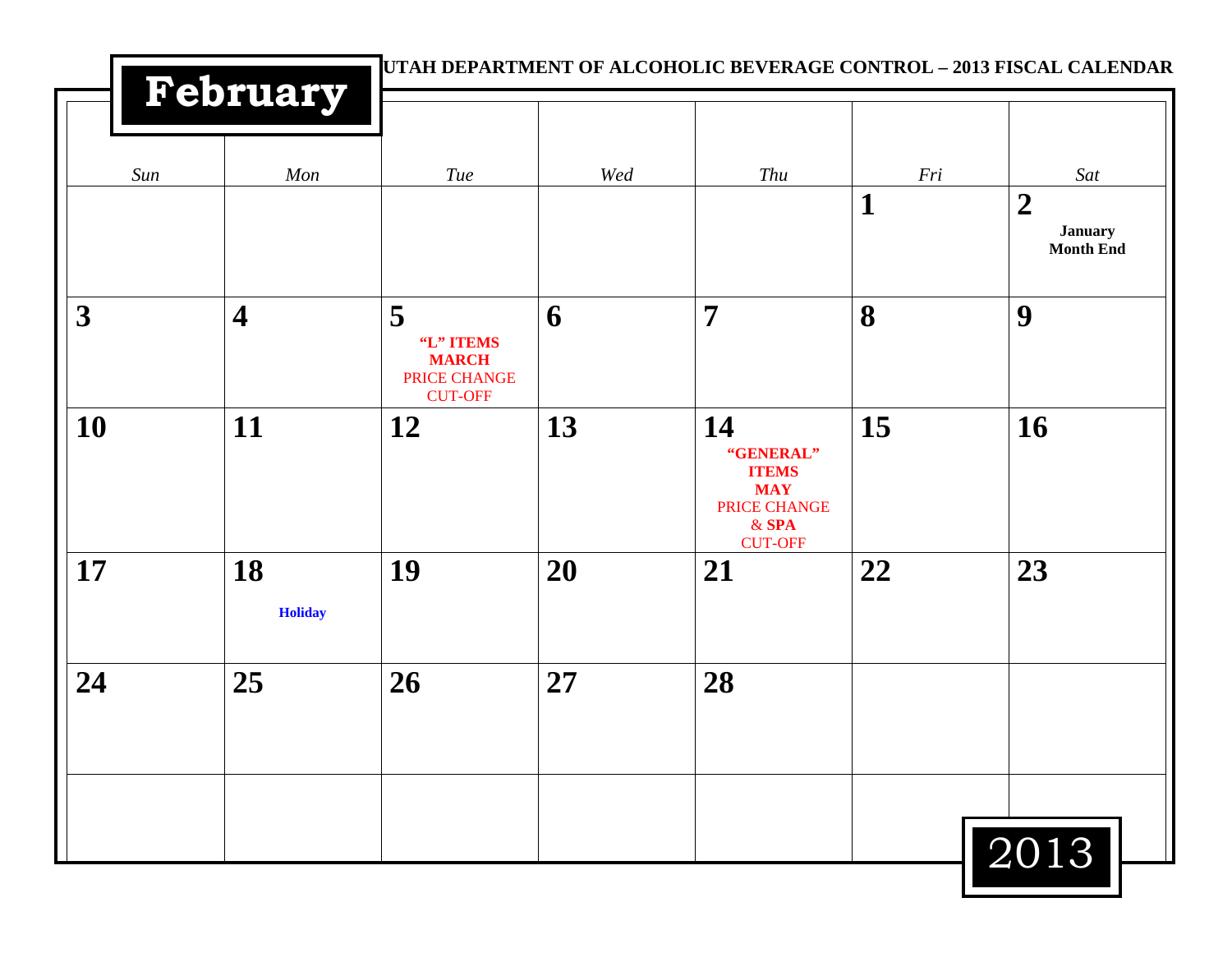|     | <b>March</b>            | UTAH DEPARTMENT OF ALCOHOLIC BEVERAGE CONTROL - 2013 FISCAL CALENDAR |     |                                                   |             |                                                  |
|-----|-------------------------|----------------------------------------------------------------------|-----|---------------------------------------------------|-------------|--------------------------------------------------|
| Sun | Mon                     | Tue                                                                  | Wed | Thu                                               | Fri         | Sat                                              |
|     |                         |                                                                      |     |                                                   | $\mathbf 1$ | $\boldsymbol{2}$<br>February<br><b>Month End</b> |
| 3   | $\overline{\mathbf{4}}$ | 5<br>"L" ITEMS<br><b>APRIL</b><br>PRICE CHANGE<br><b>CUT-OFF</b>     | 6   | $\overline{7}$                                    | 8           | 9                                                |
| 10  | 11                      | 12                                                                   | 13  | 14<br><b>JUNE</b><br><b>SPA</b><br><b>CUT-OFF</b> | 15          | 16                                               |
| 17  | 18                      | 19                                                                   | 20  | 21                                                | 22          | 23                                               |
| 24  | 25                      | 26                                                                   | 27  | 28                                                | 29          | 30<br>March<br><b>Month End</b>                  |
| 31  |                         |                                                                      |     |                                                   |             |                                                  |
|     |                         |                                                                      |     |                                                   |             | 2013                                             |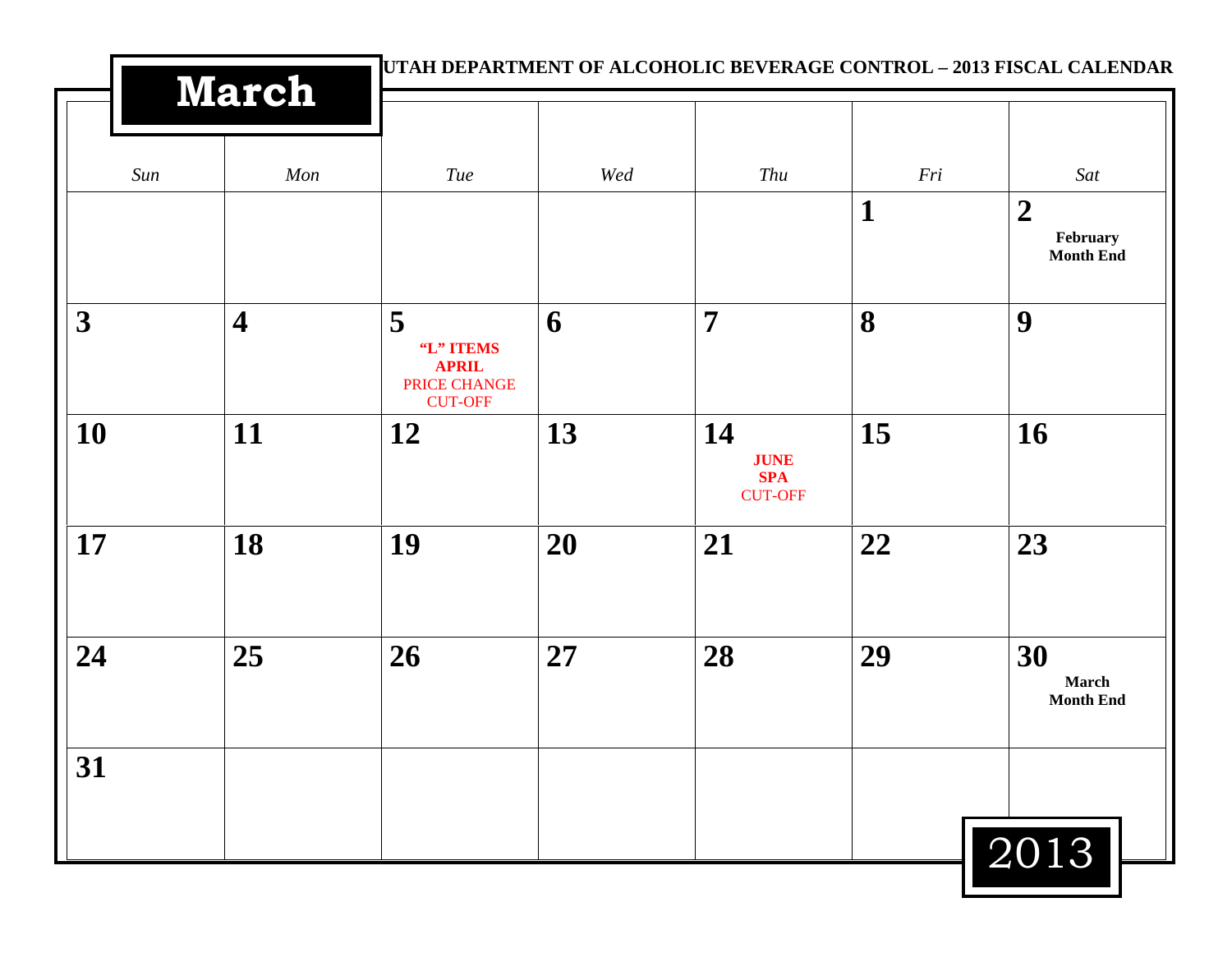|     | April       |                                                                               |                         |                                                   |     | UTAH DEPARTMENT OF ALCOHOLIC BEVERAGE CONTROL - 2013 FISCAL CALENDAR |
|-----|-------------|-------------------------------------------------------------------------------|-------------------------|---------------------------------------------------|-----|----------------------------------------------------------------------|
| Sun | Mon         | Tue                                                                           | Wed                     | Thu                                               | Fri | Sat                                                                  |
|     | $\mathbf 1$ | $\boldsymbol{2}$<br>"L" ITEMS<br><b>MAY</b><br>PRICE CHANGE<br><b>CUT-OFF</b> | $\overline{\mathbf{3}}$ | $\overline{\mathbf{4}}$                           | 5   | 6                                                                    |
| 7   | 8           | 9                                                                             | 10                      | 11<br><b>JULY</b><br><b>SPA</b><br><b>CUT-OFF</b> | 12  | 13                                                                   |
| 14  | 15          | 16                                                                            | 17                      | 18                                                | 19  | 20                                                                   |
| 21  | 22          | 23                                                                            | 24                      | 25                                                | 26  | 27<br>April<br><b>Month End</b>                                      |
| 28  | 29          | 30                                                                            |                         |                                                   |     |                                                                      |
|     |             |                                                                               |                         |                                                   |     |                                                                      |
|     |             |                                                                               |                         |                                                   |     | 2013                                                                 |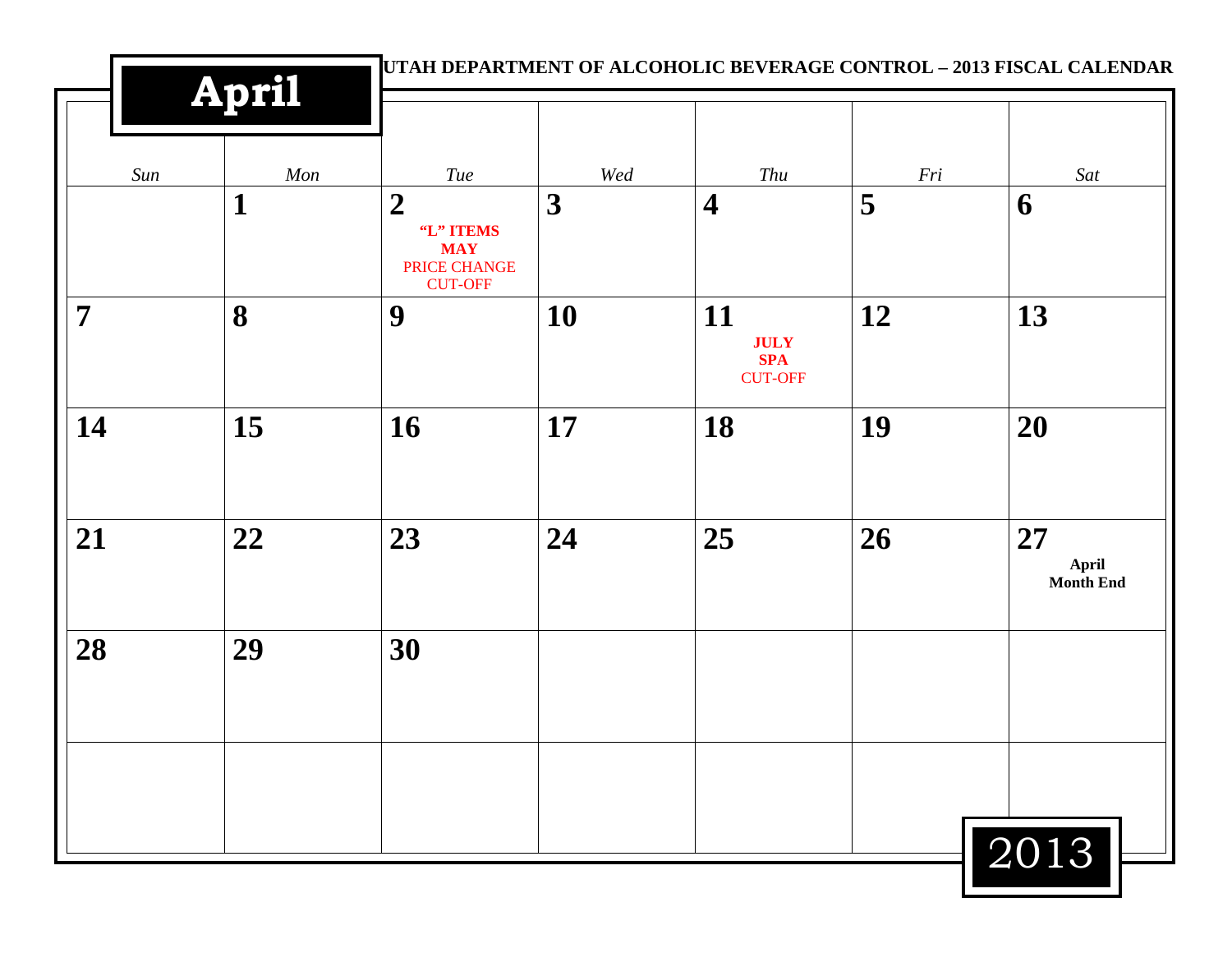|     | May                  |                                                                              |             | UTAH DEPARTMENT OF ALCOHOLIC BEVERAGE CONTROL - 2013 FISCAL CALENDAR                          |     |                         |
|-----|----------------------|------------------------------------------------------------------------------|-------------|-----------------------------------------------------------------------------------------------|-----|-------------------------|
| Sun | Mon                  | Tue                                                                          | Wed         | Thu                                                                                           | Fri | Sat                     |
|     |                      |                                                                              | $\mathbf 1$ | $\boldsymbol{2}$                                                                              | 3   | $\overline{\mathbf{4}}$ |
| 5   | 6                    | $\overline{7}$<br>"L" ITEMS<br><b>JUNE</b><br>PRICE CHANGE<br><b>CUT-OFF</b> | 8           | 9                                                                                             | 10  | 11                      |
| 12  | 13                   | 14                                                                           | 15          | 16<br>"GENERAL"<br><b>ITEMS</b><br><b>AUGUST</b><br>PRICE CHANGE<br>$&$ SPA<br><b>CUT-OFF</b> | 17  | 18                      |
| 19  | 20                   | 21                                                                           | 22          | 23                                                                                            | 24  | 25                      |
| 26  | 27<br><b>Holiday</b> | 28                                                                           | 29          | 30                                                                                            | 31  |                         |
|     |                      |                                                                              |             |                                                                                               |     | 2013                    |